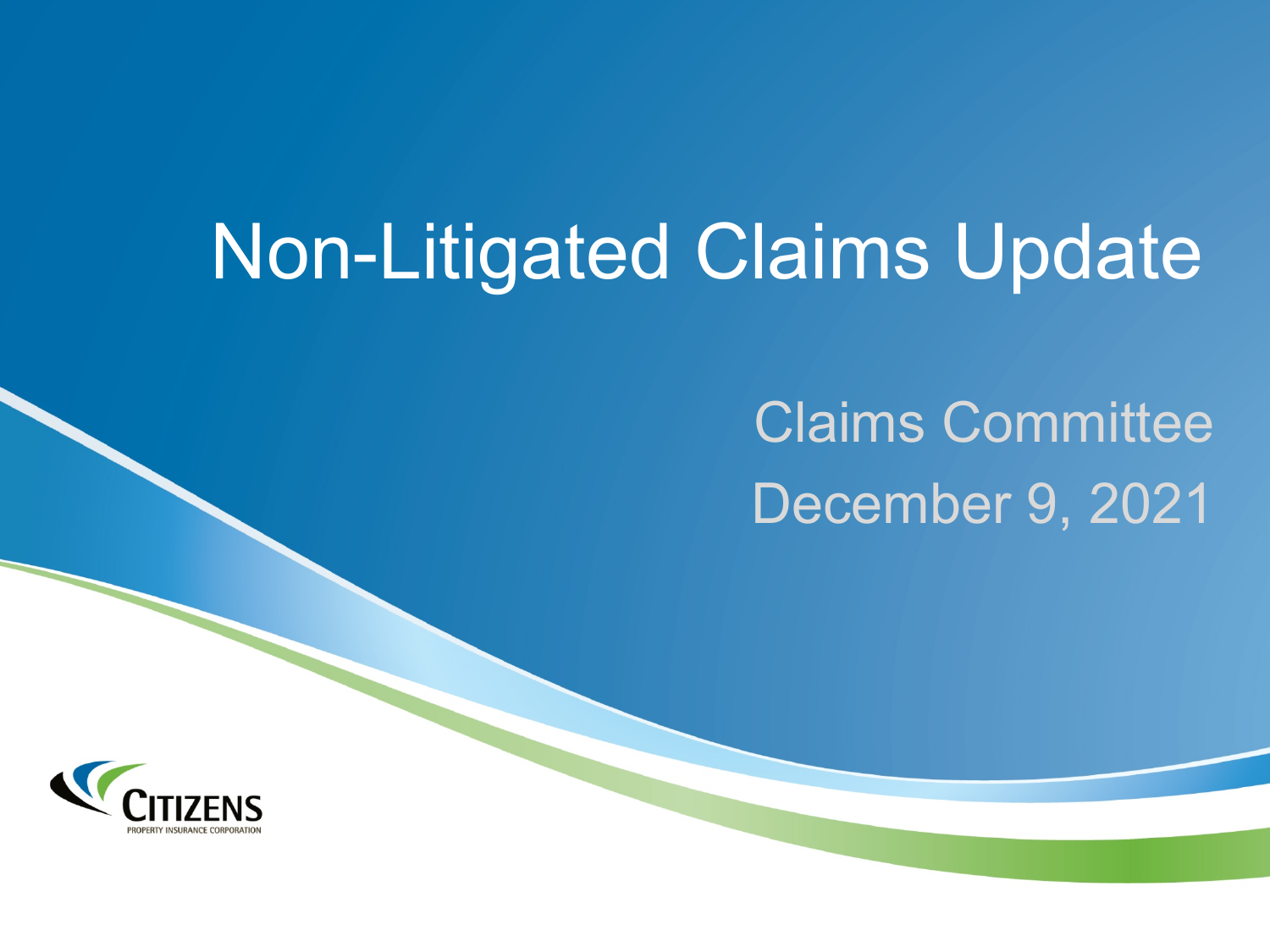

## **Catastrophe Update Year End 2021**

- Responded to four small Tropical Storm events with existing resources
- Mainly low severity claims involving roof leaks with isolated tree damage
- Received 2,566 claims this year for Tropical Storm Eta that impacted South Florida in November of 2020.
- There has been \$18,576,788 paid in indemnity with 88% first closed.

As of November 5, 2021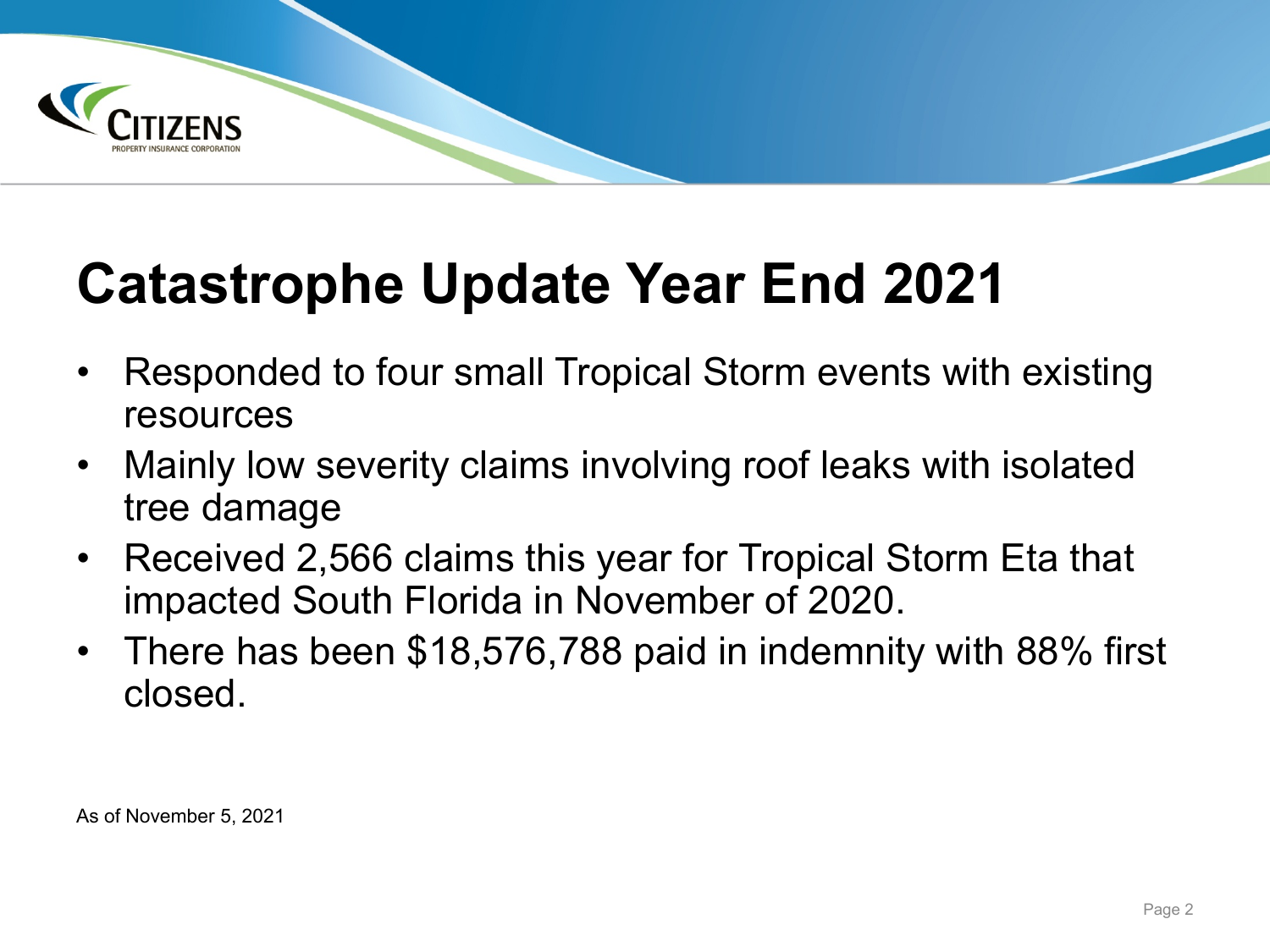

#### **2021 Catastrophe Events**

| <b>Event</b>                                     | <b>Claim</b><br><b>Total</b> | <b>Percent First</b><br><b>Closed</b> | <b>Indemnity</b><br><b>Paid</b> |
|--------------------------------------------------|------------------------------|---------------------------------------|---------------------------------|
| <b>Tropical Storm Claudette</b><br>$6/18 - 6/21$ | 54                           | 89%                                   | \$200,156                       |
| <b>Tropical Storm Elsa</b><br>$7/4 - 7/9$        | 474                          | 92%                                   | \$1,846,242                     |
| <b>Tropical Storm Fred</b><br>$8/13 - 8/17$      | 130                          | 81%                                   | \$459,095                       |
| <b>Tropical Storm Mindy</b><br>$9/8 - 9/9$       | 25                           | 68%                                   | \$28,094                        |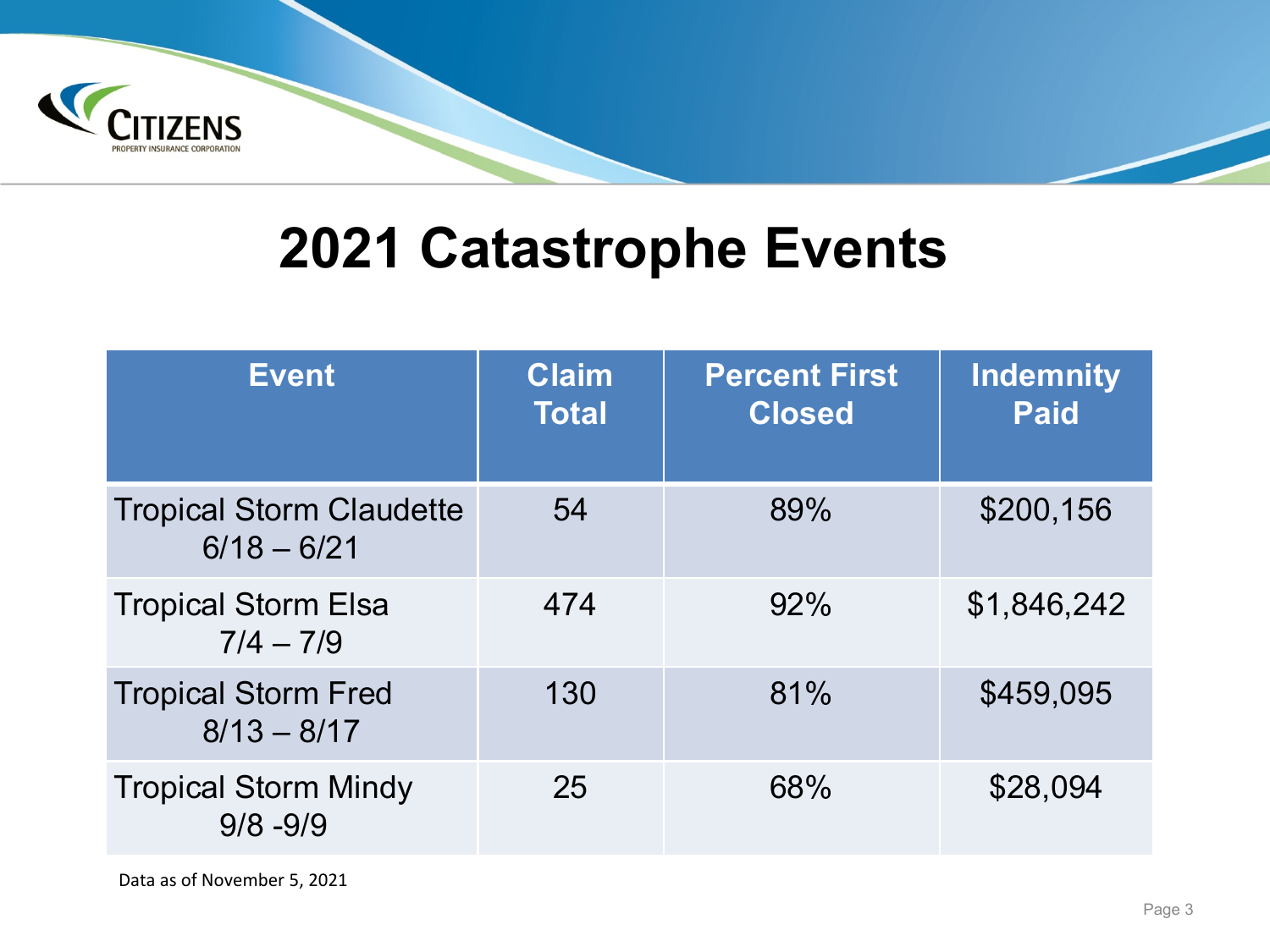

## **Catastrophe Planning for 2022**

- Catastrophe Coordinator meetings will begin in early December for 2022 Catastrophe Planning.
- Catastrophe Operations will evaluate testing modules and coordinate with involved business units for scope and scheduling in 2022.
- Catastrophe Operations will integrate modifications to processes and workflows into the 2022 Catastrophe Master Plan.
- Integration of new technology with automated LAE software into 2022 Catastrophe Planning and testing.
- The LAE software will allow for automated processing of Independent Adjuster fee schedule invoices which will decrease the dependency on management review time, temporary staff review and approval, as well as time spent by the adjuster completing the invoice.
- The software is highly configurable and will decrease any potential errors in the submission and approval process.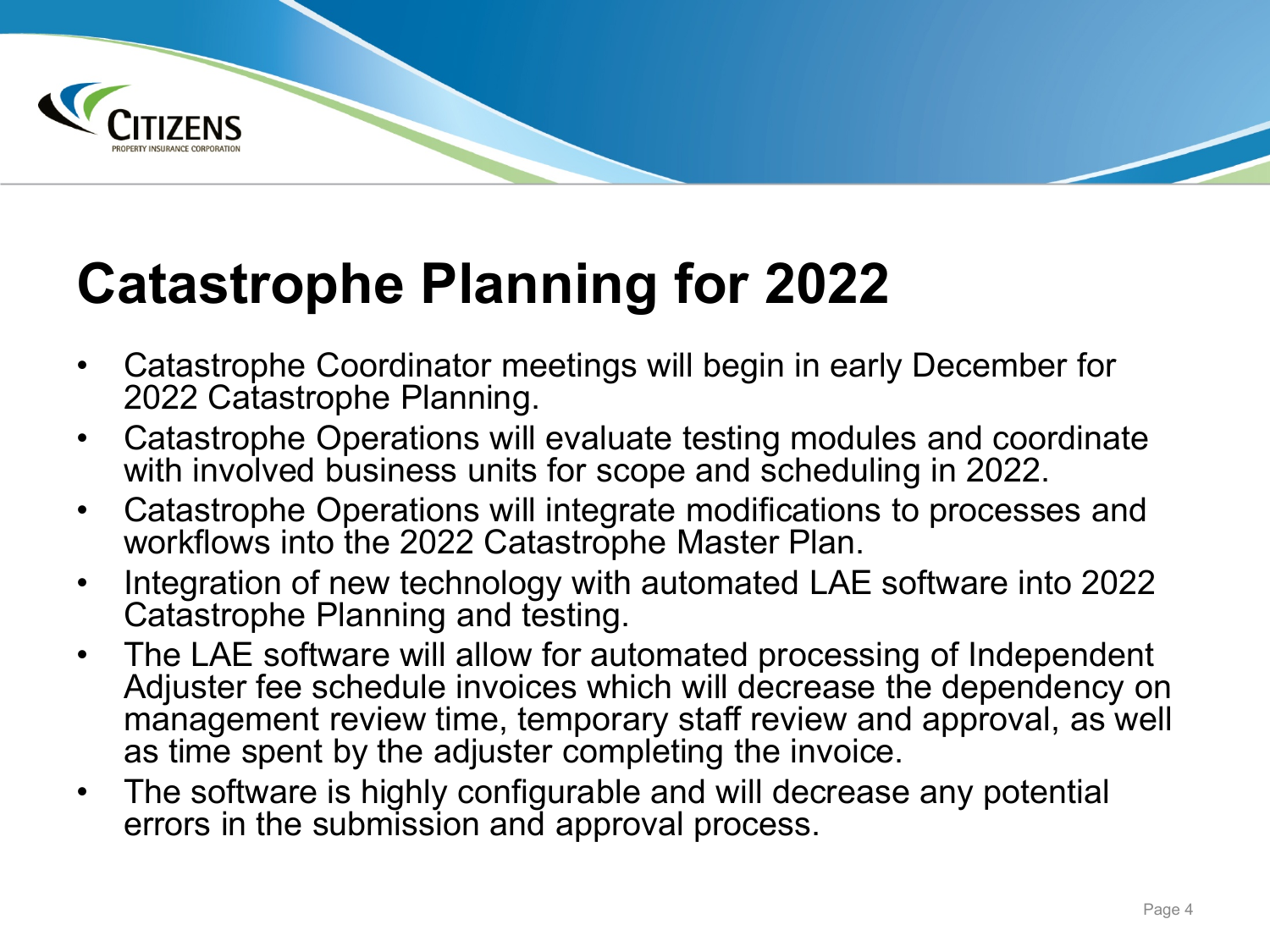

#### **Non-Weather Water Trends**





New Non-Weather Water Claims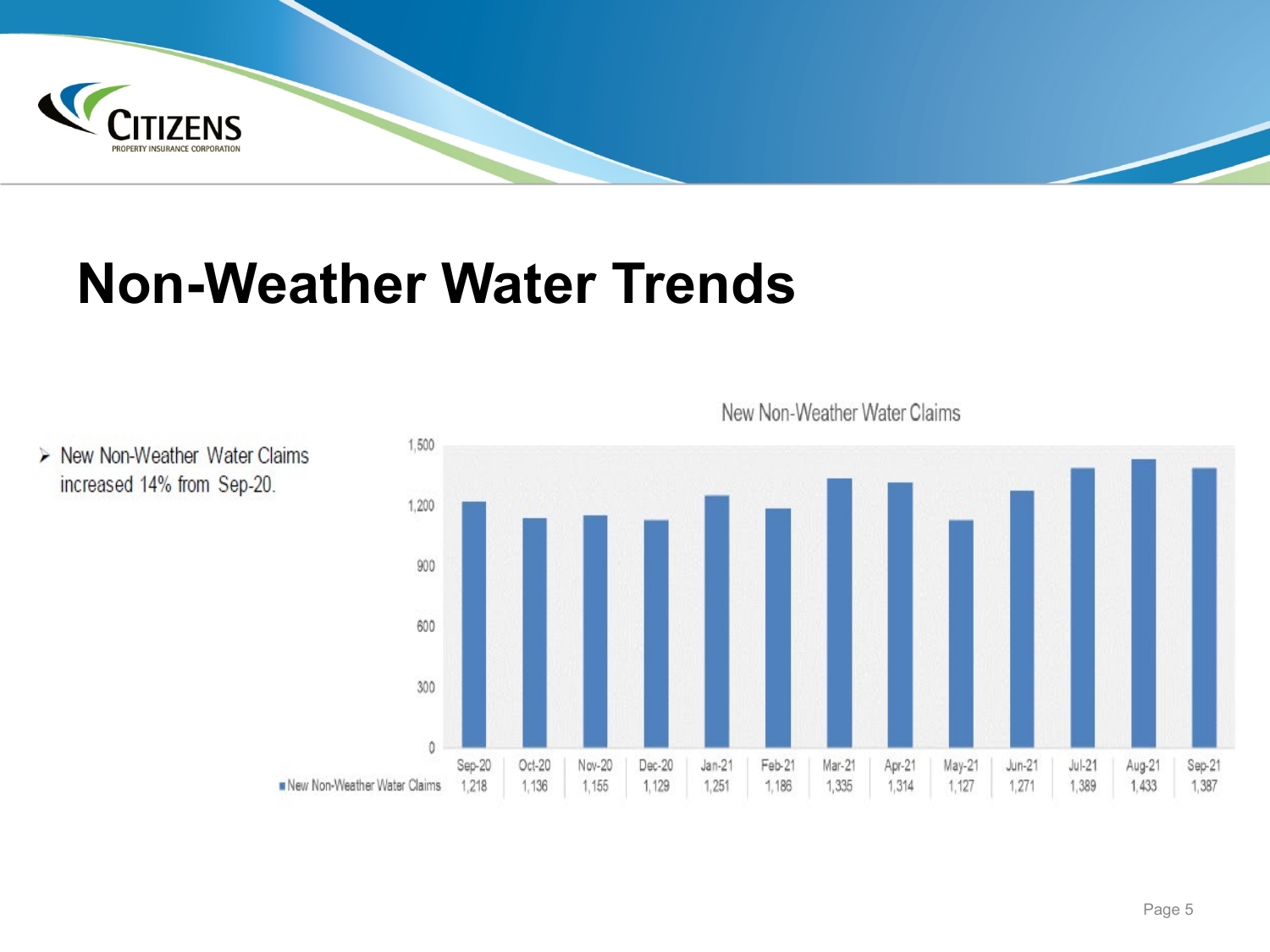

## **Managed Repair Program**

- EWRS acceptance rate has steadily increased over 2021 to 80% last month.
- MRP acceptance rate has been steady but has seen a slight increase to 21% last month.
- Voice of the Customer results for MRP have continued to increase for 2021.
- Continued reinforcement of training with existing and new adjusters.
- Additional staff have been hired to assist in increased volume of MRP to provide the appropriate level of customer service for this program.

Results through September 2021